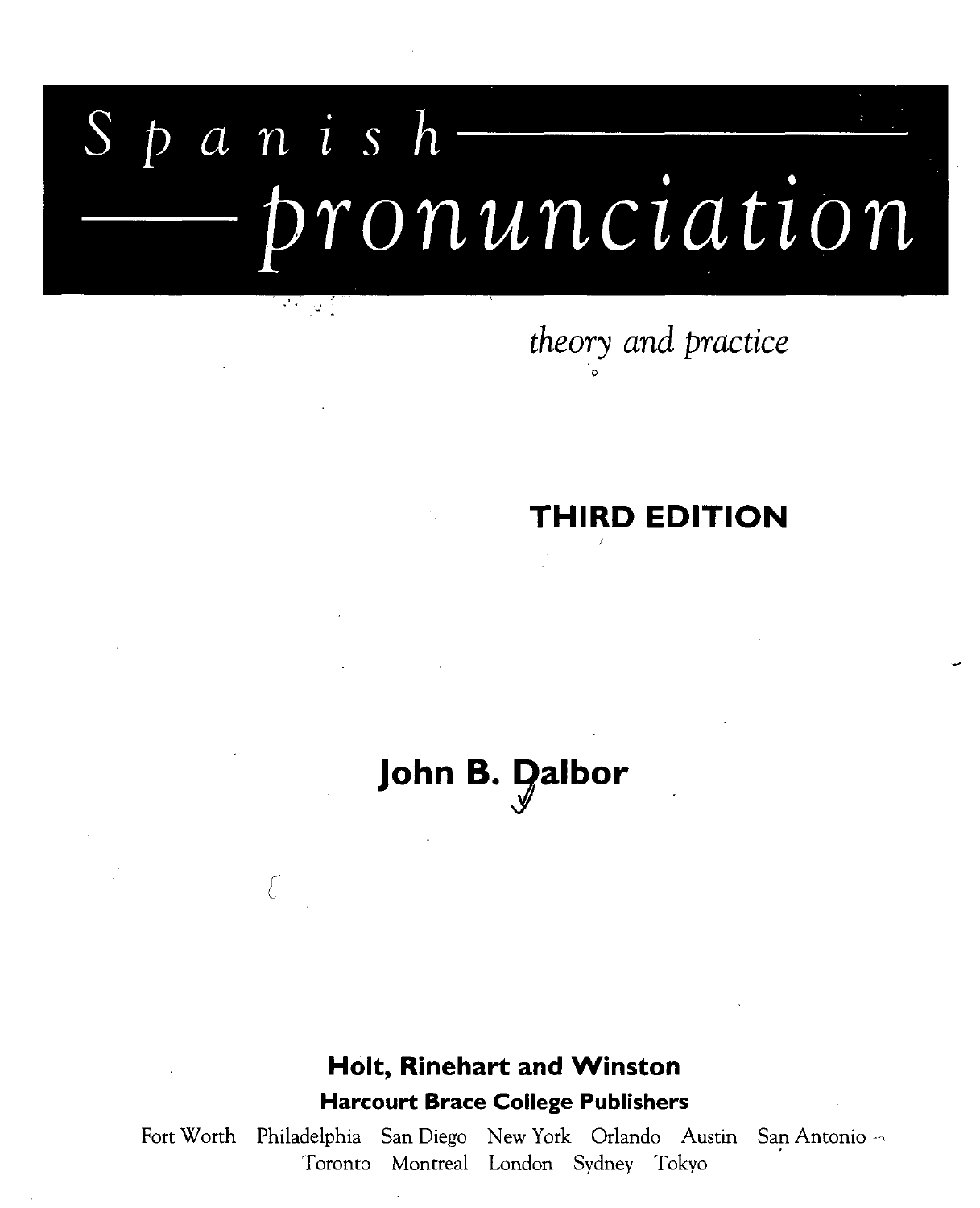#### Contents

÷,

|    | Preface to the Instructor                        | ix  |
|----|--------------------------------------------------|-----|
| 1  | Introduction                                     | 1   |
| 2  | Language and Linguistics                         | 5   |
| 3  | <b>Language and Dialects</b>                     | 12  |
| 4  | Producing Speech Sounds: Phonation               | 25  |
| 5  | The Melody of Spanish (Suprasegmentals)          | 31  |
| 6  | <b>Stress in Spanish</b>                         | 35  |
| 7  | Intonation in Spanish                            | 51  |
| 8  | The Rhythm of Spanish $\mathcal{L}$              | 78  |
| 9  | Spanish Sounds Beyond the System                 | 86  |
| 10 | Reviewing the Melody of Spanish (CHAPTERS 5-9)   | 91  |
| 11 | Producing Speech Sounds: Articulation            | 96  |
| 12 | Contrasting the Sounds of Spanish                | 109 |
| 13 | Sound Groups in Spanish                          | 124 |
| 14 | Introducing the Vowels of Spanish                | 135 |
| 15 | The Low Vowel /a/ and the Mid Vowels /e/ and /o/ | 141 |
| 16 | The High Vowel /i/                               | 150 |
| 17 | The High Vowel /u/                               | 158 |
| 18 | Vowel Combinations in Spanish                    | 167 |
| 19 | Reviewing the Vowels of Spanish (CHAPTERS 14-18) | 183 |

v